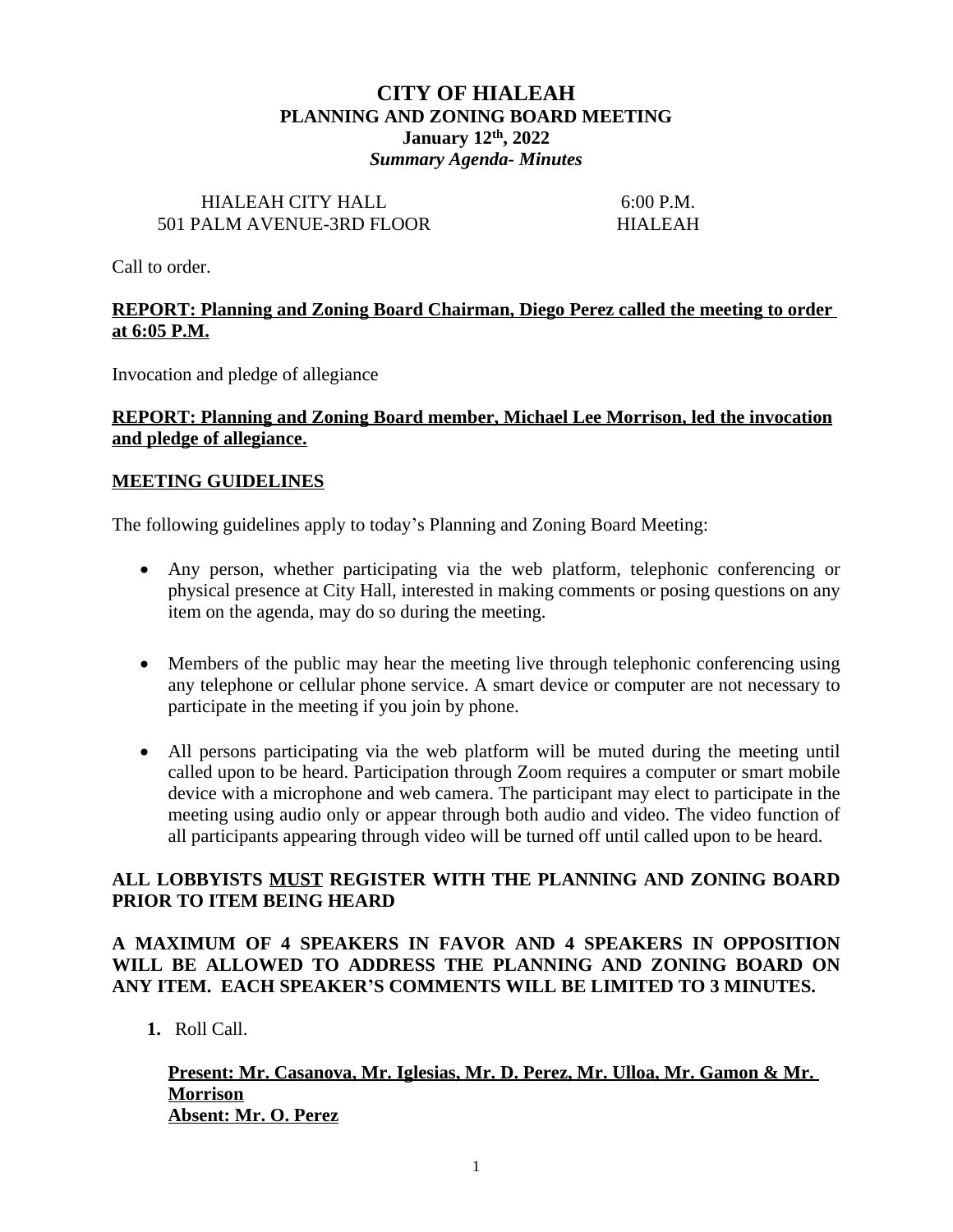### **HIALEAH PLANNING AND ZONING BOARD MEETING- JANUARY 12TH , 2022**

2. Approval of Planning and Zoning Board Summary Agenda of December 8<sup>th</sup>, 2021 as submitted.

### **Motion to Approve: Mr. Morrison; Second: Mr. Iglesias Motion Approved: 6-0-1 with board member Mr. O. Perez absent**

*Item approved*

# **ADMINISTRATION OF OATH TO ALL APPLICANTS AND ANYONE WHO WILL BE SPEAKING BEFORE THE BOARD ON ANY ITEM.**

A WRITTEN DECISION AND RESOLUTION WILL BE PREPARED AND PRESENTED FOR REVIEW TO THE CITY COUNCIL. THE CITY COUNCIL IS AUTHORIZED TO AFFIRM, AFFIRM WITH CONDITIONS, OR OVERRIDE THE DECISIONS BY RESOLUTION. AFTER THE RESOLUTION IS ADOPTED, CONTACT A MEMBER OF THE CITY CLERK'S OFFICE TO OBTAIN A COPY OF THE FINAL DECISION AND RESOLUTION. UPON YOUR RECEIPT OF THE FINAL DECISION AND RESOLUTION, CONTACT THE BUILDING DEPARTMENT TO OBTAIN YOUR REQUIRED BUILDING PERMIT. SUMMARY MINUTES, OR A COPY OF THE AUDIO FILE OF THE PROCEEDINGS BEFORE THE PLANNING AND ZONING BOARD, SHALL BE PREPARED AND SUBMITTED TO THE CITY COUNCIL BEFORE ITS HEARING.

# **THE PLANNING AND ZONING BOARD RECOMMENDATIONS FOR THE FOLLOWING PUBLIC HEARING REQUESTS WILL BE HEARD BY THE CITY COUNCIL, AT ITS SCHEDULED MEETING OF TUESDAY, FEBRUARY 8TH, 2022.**

**3. Final decision** to allow north side setback of 2.6 feet, for an existing covered terrace to be legalized and 6.1 feet for an accessory building to be legalized, where 6.4 feet are required and allow street side setback of 9.2 feet, where 15 feet are required for an additional metal covered terrace to be legalized. Property located at **361 West 48th Street**, Hialeah, zoned R-1 (One-Family District). **Applicant: Leanis Ruiz**

**Planner's recommendation: Approve with conditions**

**Motion to Approve with Conditions: Mr. Iglesias; Second: Mr. Casanova Motion Approved: 6-0-1 with board member Mr. O. Perez absent FINAL DECISION NO. 2022-01**

*Item approved with the conditions that the Florida Room interior improvements (bathroom and closet) get legalized and the exterior door of said room removed to eliminate the possibility of conversion into an additional living quarter, subject to the condition that the demolitions and legalizations get completed within 180 days.*

**4. Final decision** to allow rear setback of 4.2 feet, where 7.5 feet are required, for a gazebo to be legalized; allow 5 feet distance separation between the gazebo to be legalized and existing terrace, where 10 feet are required. Property located at **375 West 62nd Street**, Hialeah, zoned R-1 (One-Family District).

**Applicant: Jael Ortola Planner's recommendation: Approve with conditions**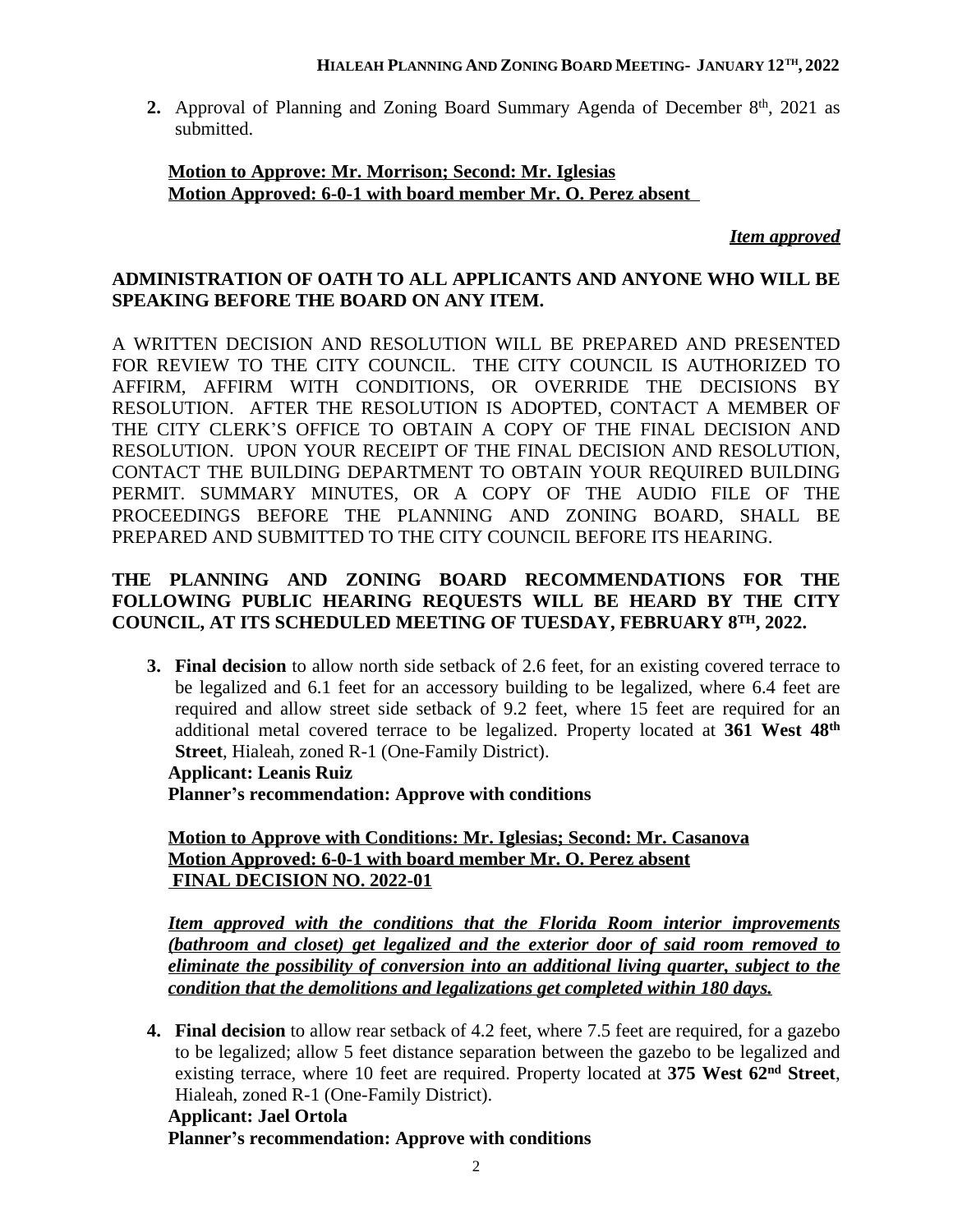# **Motion to Approve with Conditions: Mr. Iglesias; Second: Mr. Casanova Motion Approved: 6-0-1 with board member Mr. O. Perez absent FINAL DECISION NO. 2022-02**

*Item approved with the condition that the gazebo remains open on its 4 sides and the terrace remains open on three sides.*

**5. Final decision** to allow rear setback of 8 feet, where 20 feet are required. Property located at **125 East 11th Street**, Hialeah, zoned R-1 (One-Family District). **Applicant: Johanna Catalina Dona Planner's recommendation: Approve with conditions**

**Motion to Approve with Conditions: Mr. Ulloa; Second: Mr. Morrison Motion Approved: 6-0-1 with board member Mr. O. Perez absent FINAL DECISION NO. 2022-03**

## *Item approved with the condition that the proposed side door on the den is eliminated.*

# **THE PLANNING AND ZONING BOARD RECOMMENDATIONS FOR THE FOLLOWING PUBLIC HEARING REQUESTS WILL BE HEARD BY THE CITY COUNCIL, AT ITS SCHEDULED MEETING OF TUESDAY, JANUARY 25TH, 2022.**

**6. Rezoning** property from GU (Interim District a Miami-Dade County Zoning Designation) to MH (Industrial District). Property located **4220 West 91st Place**, Hialeah, zoned GU (Interim District a Miami-Dade County Zoning Designation). **Applicant: Javier L. Vazquez, Esq. Planner's recommendation: Approval**

# **Motion to Approve: Mr. Iglesias; Second: Mr. Ulloa Motion Approved: 6-0-1 with board member Mr. O. Perez absent**

#### *Item approved*

**7. Variance** permit to allow a duplex in a substandard lot with frontage of 50 feet and lot area of 6,750 square feet, where 75 feet and 7,500 square feet are required; allow east side setback of 4 feet and west side setback of 3 feet for the main house, where 7.5 feet is the minimum required; allow 5.50 feet east side setback and 6.10 feet west side setback for a 438 square feet accessory building, where 7.5 feet is the minimum required and allow 38% lot coverage, where 30% is the maximum allowed. Property located at **359-361 East 13th Street**, Hialeah, zoned R-2 (One- and Two-Family Residential District).

#### **Applicant: Maria C. Valdez**

**Planner's recommendation: Approve with conditions**

**Motion to Approve with Conditions: Mr. Iglesias; Second: Mr. Casanova Motion Approved: 6-0-1 with board member Mr. O. Perez absent**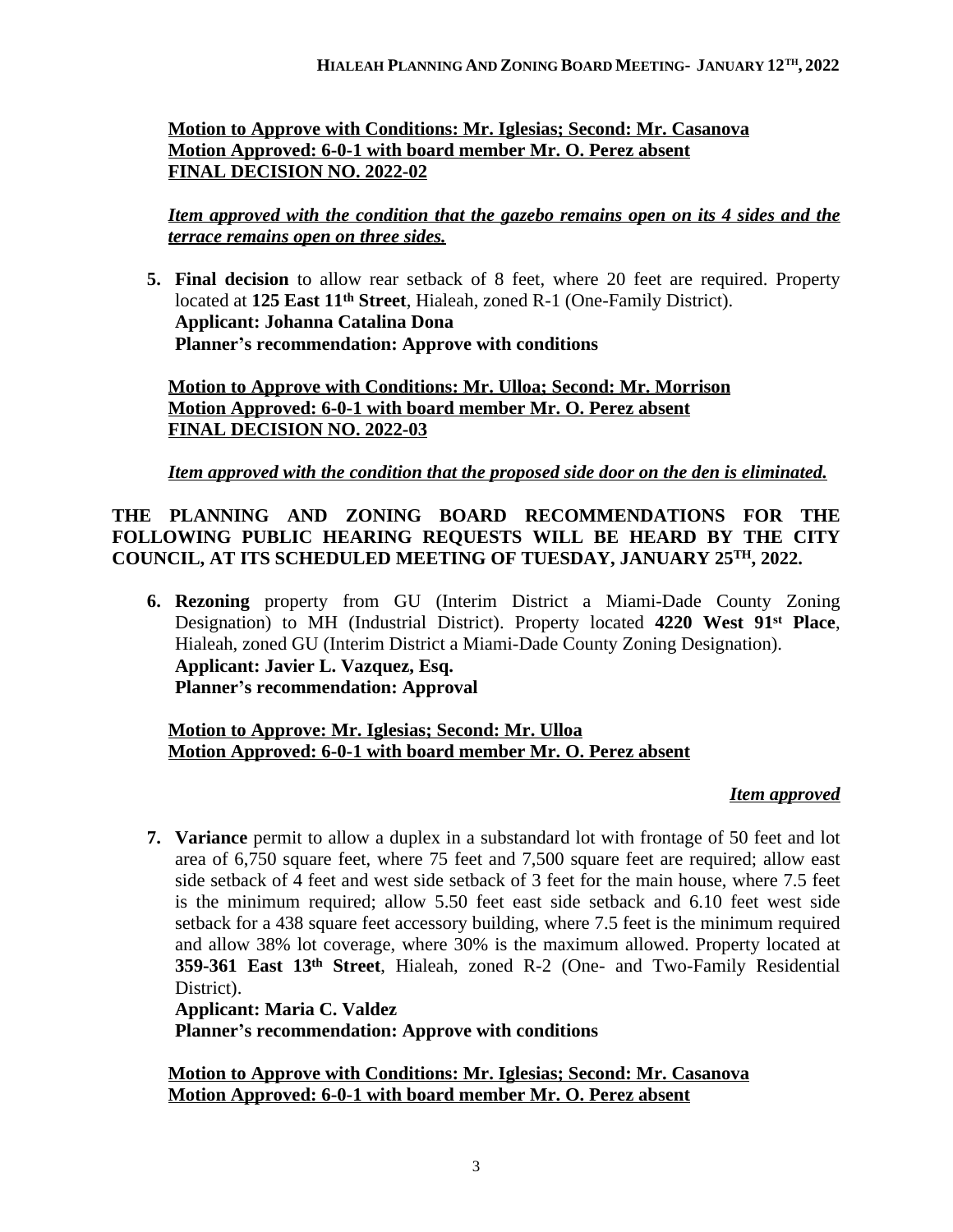#### **HIALEAH PLANNING AND ZONING BOARD MEETING- JANUARY 12TH , 2022**

#### *Item approved subject to completing the legalization process within 180 days and immediately vacating the accessory building.*

**8. Variance** permit to allow 6 parking spaces, where 11 parking spaces are required and variance to allow a waiver of minimum landscape requirements, allowing 2 feet landscape buffer, where 7 feet are required, and allowing the mitigation of two trees as provided by Sec. 98-2233. Property located at **223 West 27th Street**, Hialeah, zoned M-1 (Industrial District).

**Applicant: Orlando Carballosa Planner's recommendation: Approve with conditions**

**Motion to Approve with Conditions: Mr. Ulloa; Second: Mr. Casanova & Mr. Gamon Motion Approved: 6-0-1 with board member Mr. O. Perez absent**

*Item approved with the condition that the proffered improvements get built within 90 days and the proposed business hours proffered in a Declaration of Restrictive Covenants.*

**9. Variance** permit to allow the construction of a single-family home on the east side of the property (Lot 29), a substandard lot, having a frontage of 40 feet and total lot area of 5,440 square feet, where 75 feet and 7,500 square feet are required. Property located at **707 East 32nd Street, Lot 29**, Hialeah, zoned R-1 (One-Family District). **Applicant: Ceasar Mestre, Esq. Planner's recommendation: Approval**

#### **Motion to Approve: Mr. Iglesias & Mr. Ulloa; Second: Mr. Casanova Motion Approved: 6-0-1 with board member Mr. O. Perez absent**

#### *Item approved*

**10. Variance** permit to allow the construction of a single-family home on the west side of the property (Lot 30), a substandard lot, having a frontage of 51 feet and total lot area of 6,937.02 square feet, where 75 feet and 7,500 square feet are required. Property located at **701 East 32nd Street**, Hialeah, zoned R-1 (One-Family District). **Applicant: Ceasar Mestre, Esq. Planner's recommendation: Approval**

### **Motion to Approve: Mr. Ulloa; Second: Mr. Casanova & Mr. Iglesias Motion Approved: 6-0-1 with board member Mr. O. Perez absent**

#### *Item approved*

**11. Conditional Use Permit (CUP)** to allow a K-3rd grade elementary school with a maximum capacity of 33 students in conjunction with a 14-children daycare and a total of 5 staff members and variance permit to allow 6 parking spaces, where 9 parking spaces are required. Property located at **367 West 29th Street**, Hialeah, zoned C-2 (Liberal Retail Commercial District).

**Applicant: Ceasar Mestre, Esq.**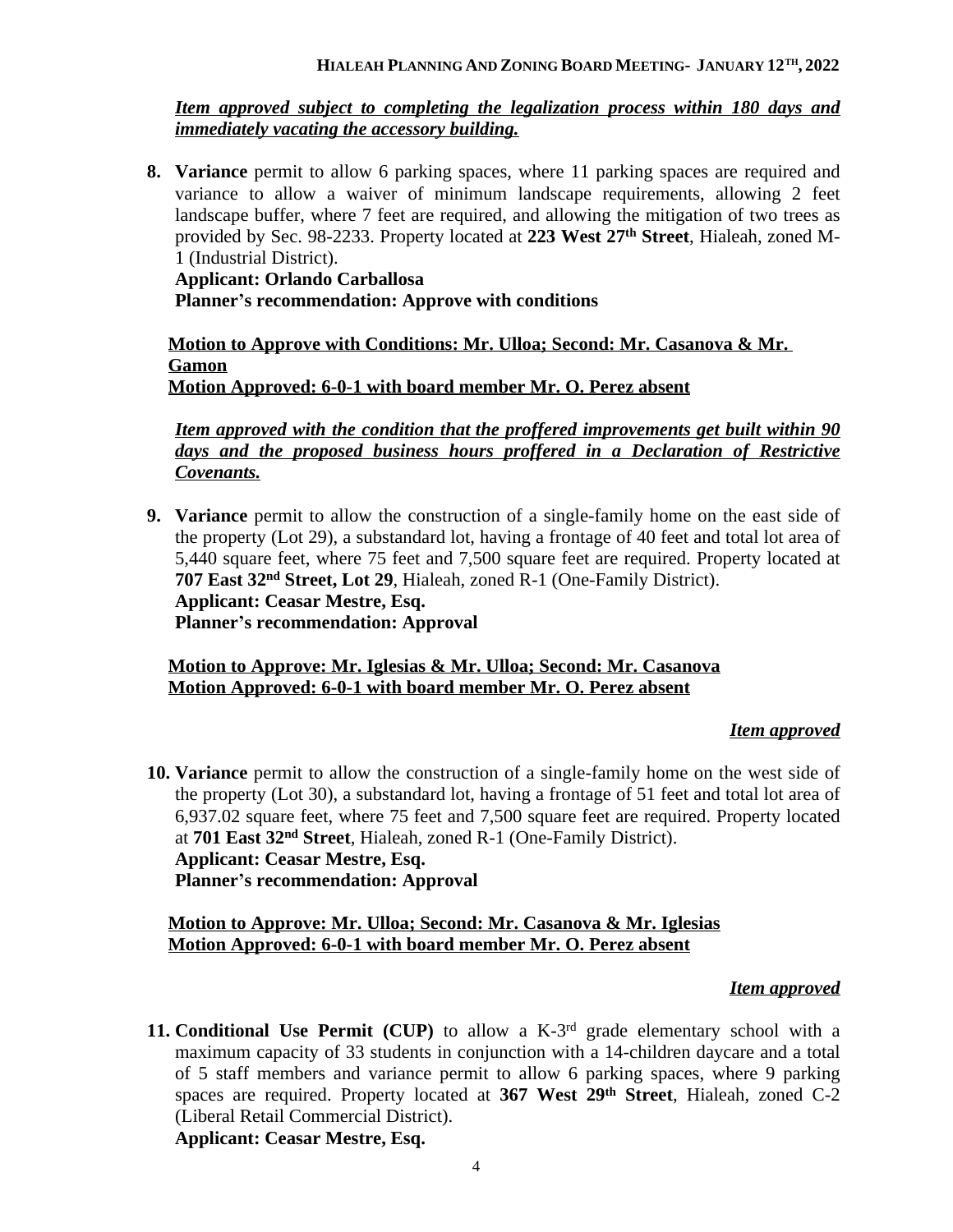### **Planner's recommendation: Table item as per applicant's request**

# **Motion to Table Item: Mr. Casanova; Second: Mr. Iglesias Motion Approved: 6-0-1 with board member Mr. O. Perez absent**

#### *Item tabled*

**12. Conditional Use Permit (CUP)** to allow a 96-student K-5th grade school in conjunction with an existing 78-student daycare and a total of 9 staff members and variance permit to allow 126 parking spaces, where 186 parking spaces are required. Property located at **5916 West 16th Avenue**, Hialeah, zoned C-2 (Liberal Retail Commercial District). **Applicant: Ceasar Mestre, Esq. Planner's recommendation: Approval**

### **Motion to Approve: Mr. Iglesias; Second: Mr. Casanova & Mr. Morrison Motion Approved: 6-0-1 with board member Mr. O. Perez absent**

## *Item approved*

**13. Special Use Permit (SUP)** to allow the expansion of the Neighborhood Business District Overlay. Variance permit to allow such expansion on a property that is not within an activity node area and that has an area of 6,450 square feet, where the NBD overlay regulations may extend to properties that are within activity node areas situated on sites with a minimum area of 20,000 square feet. Variance to allow single uses as a 3 story/8-unit multifamily residential development, where mixed use is required; allow front setbacks of 0 feet on West 1st Avenue and 19.83 feet on West 28th Street, where 10 feet built to line is required; allow 0 feet interior setback, where 15 feet are required; allow 14 parking spaces, where 18 parking spaces are required; allow parking on the front setback facing West 28th Street, where parking on front setbacks is not allowed; allow density increase to 55 units/acre without providing the incentives required to increase density; allow waiving all building design concept requirements set forth in Sec.98-1630.6 and allow pervious area of 0.5%, where 30% is the minimum required and variance to waive all landscaping requirements. Property located at **93 West 28th Street**, Hialeah, zoned R-3 (Multiple-Family District). **Applicant: Ceasar Mestre, Esq.**

**Planner's recommendation: Tabled item as per applicant's request**

#### **Motion to Table Item: Mr. Morrison; Second: Mr. Casanova Motion Approved: 6-0-1 with board member Mr. O. Perez absent**

#### *Item tabled*

**14. Special Use Permit (SUP)** to allow the expansion of the Neighborhood Business District Overlay. Variance permit to allow only residential uses where mixed use is required; allow residential use on the ground floor, where residential use is allowed above ground floor level; allow all residential units with area ranging from 505 square feet to 517 square feet, where 850 square feet is the minimum required and only 10% of the units may have an area of 600 square feet; allow street side setback of 19.58 feet, where 5-feet built to line are required; allow 1.83 feet side setback where 15 feet are